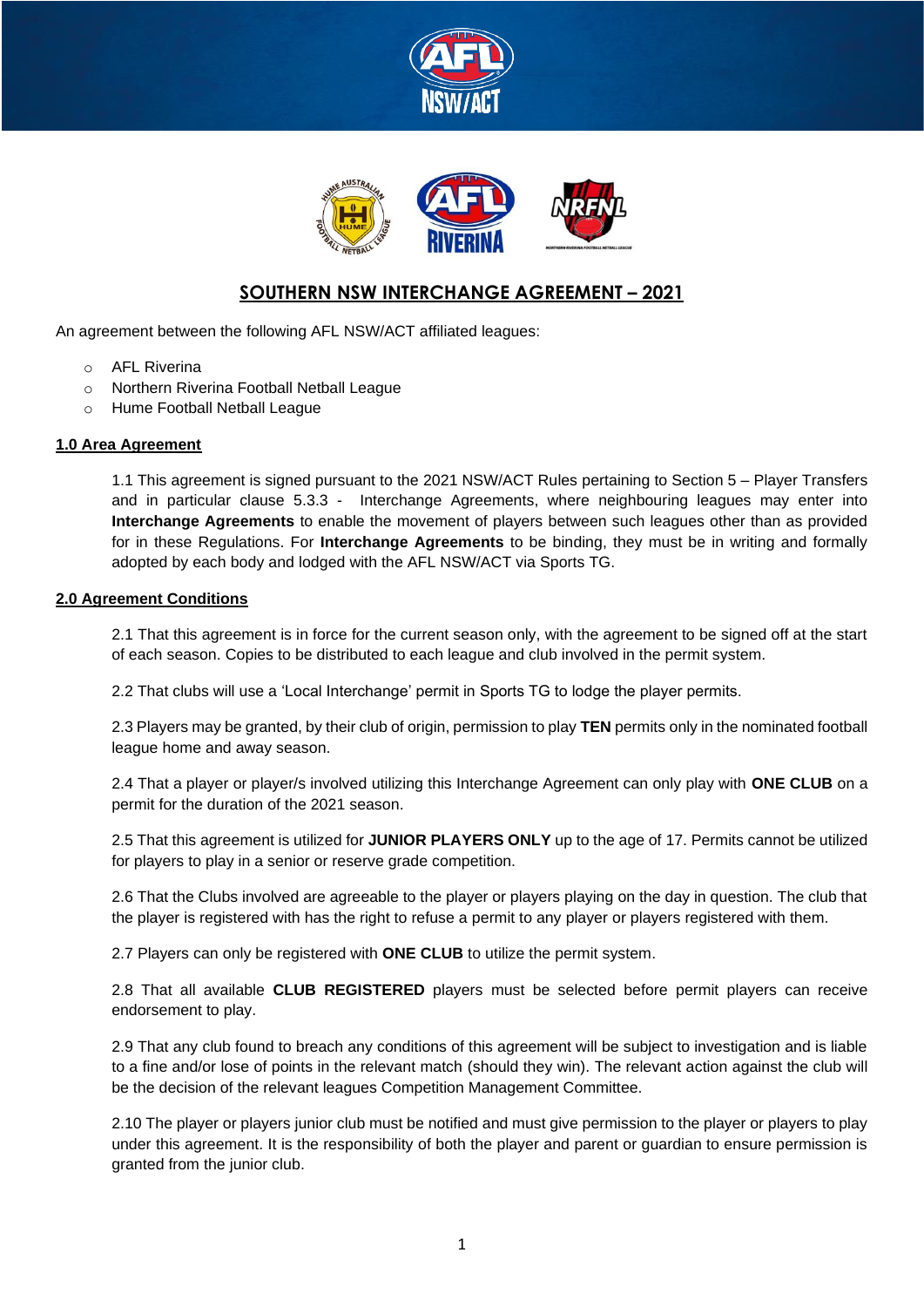

2.11 Each team is only permitted to play a maximum of number of permit players in any team as per below table:

| League                | <b>Maximum Number of Permit Players in Team</b> |
|-----------------------|-------------------------------------------------|
| l AFL Riverina        |                                                 |
| Northern Riverina FNL |                                                 |
| l Hume FNL            |                                                 |

2.12 Clubs may request additional permit players when required and permission must be granted by the governing body. All requests for additional permit players must be in writing or electronic correspondence to the following league administrators:

- o AFL Riverina Tom Walker on thomas.walker@afl.com.au
- o Hume FNL Dalton Wegener on humefl@bigpond.com
- o Northern Riverina Leanne Imrie on leanneimrie@bigpond.com

2.13 Eligibility to qualify for finals must be relevant to the number games stipulated in the By-Laws of each of the leagues that are entering into this Interchange Agreement to allow the player/s concerned to play finals.

2.14 That any club found to breach the conditions of this agreement will be subject to investigation and is liable to fine and/or lose of points in the relevant match (should they win) where evidence is proven they have breached the conditions of this agreement. The relevant action against the club will be the decision of the leagues Competition Match Committee through consultation with the Southern NSW Community Football staff.

2.15 Southern NSW Community Football staff may regulate any matters not provided for in these By-Laws in its sole and absolute discretion.

### **3.0 Local Conditions**

Please refer to below for each specific league special conditions:

Appendix A – AFL Riverina (page 3)

Appendix B – Hume FNL (page 4)

Appendix C – Northern Riverina (page 5)

#### **4.0 Reported Players**

4.1 A player playing on a permit that is reported shall face the Tribunal of the League in which the reportable offence was committed.

4.2 Any penalty that is imposed by the tribunal shall apply in all competitions.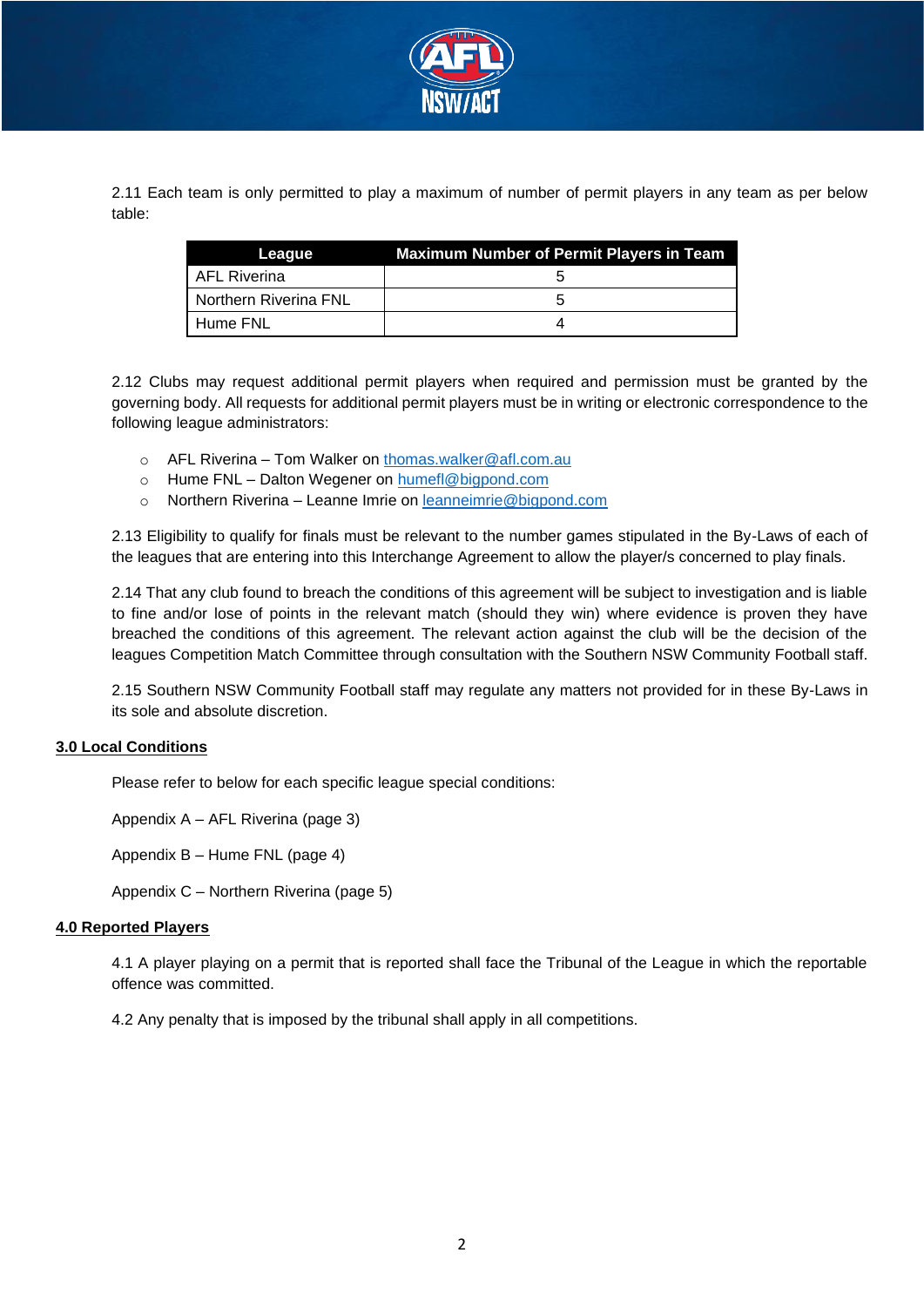



# **Appendix A – AFL Riverina Local Conditions**

3.1 That clubs will use a **DATE RANGED local interchange** permit in Sports TG to lodge the player permits.

3.2 That a junior player or players considered to be members of a parent club e.g. senior/junior affiliation will be required to complete the **DATE RANGED local interchange** permit before they play with the parent club between competitions under the AFL Riverina structure.

3.3 That this agreement is used by clubs that are considered the **'same club'** within the AFL Riverina competition structure inclusive of Coolamon, Collingullie Glenfield Park, Griffith Swans, Ganmain GGM, Leeton Whitton, Mangoplah CUE, Narrandera, Turvey Park, Wagga Tigers, Barellan, Coleambally, East Wagga, Northern Jets, North Wagga and Temora.

3.4 Any player that requests a permit to play with another club **NOT** considered coming from the 'same club' within the AFL Riverina competition structure must lodge a **'Local Interchange'** permit under this agreement e.g. Wagga Swans (Wagga & DJFNL) to Coolamon (Riverina FNL), Temora (South West JFNL) to Turvey Park (Riverina FNL).

3.5 Players that have been granted a permit from their club of origin can only play **ONE GAME** on the DAY with the club they have been granted a permit to play within the Riverina Football Netball League and/or the Farrer Football Netball League.

3.6 The player or players that are considered from the **ONE CLUB**, as identified in point 3.3 of this agreement, may play two games on the **ONE DAY** due to competition draws in the 2021 season that may result in same day football fixturing.

3.6 Players that have been granted a permit from their club of origin to play may only play **ONE GAME** on the DAY with the club they have been granted a permit to play with in any of the AFL Riverina competitions or the Hume Football Netball League competition.

3.8 Players being permitted to another club not considered as the 'same club'(refer point 3.3) must have played on permit, with their club of choice, prior to **30 June**. No permits will be approved after 30 June to players considered not coming from the 'same club'.

3.9 Should a player transfer from his club of origin to another club, prior to 30 June, then the permits that that player has been granted prior to be being transferred, will be considered in the total of ten permits under this agreement. (Refer to Local Conditions – 3.5)

3.10 A player that transfers from his club of origin to the club that he has been permitted to within the AFL Riverina competitions, can only be permitted back to his club of origin.

3.11 Any clubs requesting special circumstance considerations must apply in writing or via electronic communication to Community Football & Competitions Manager Tom Walker on Thomas.walker@afl.com.au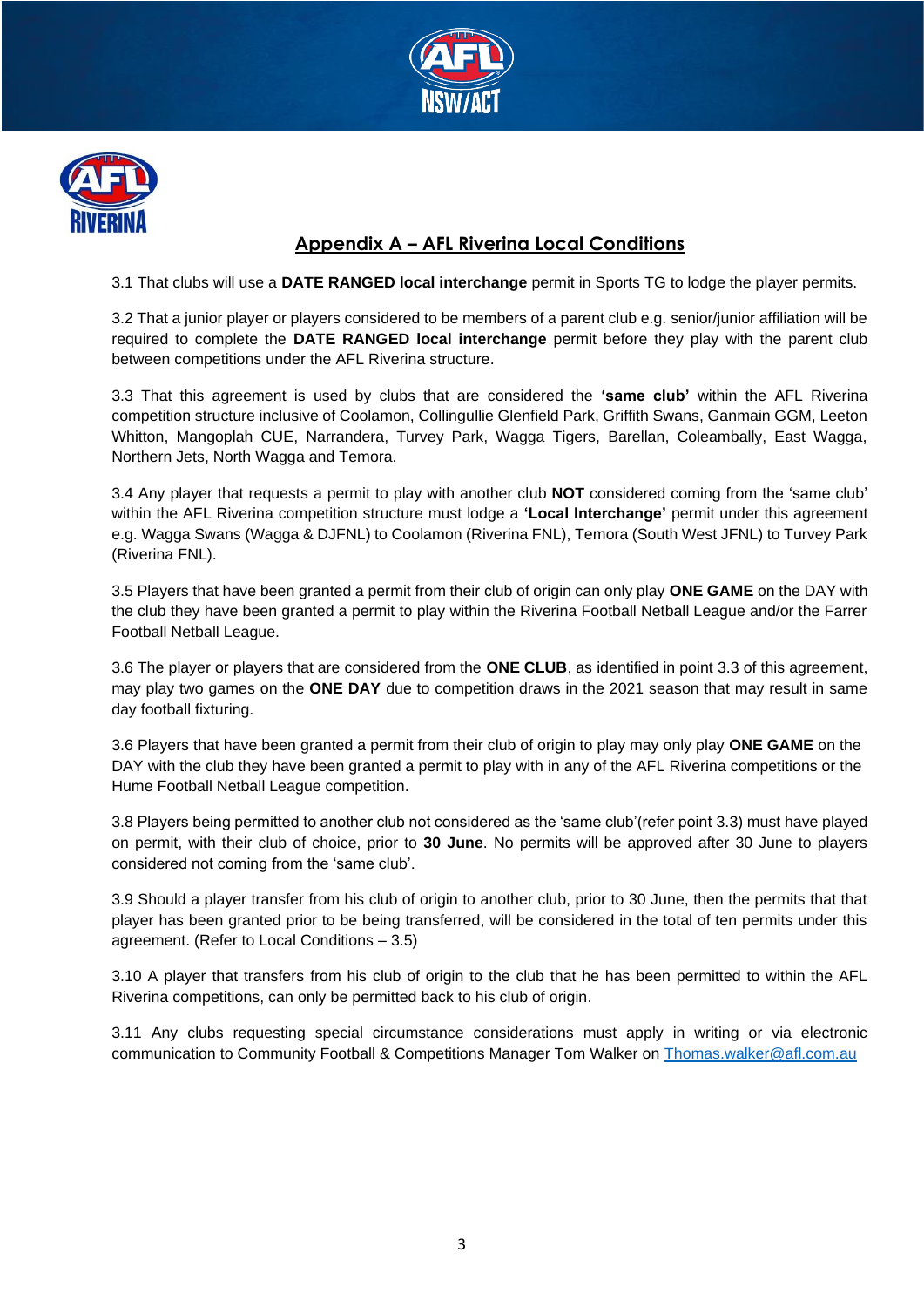



## **Appendix B – Northern Riverina FNL Local Conditions**

3.1 That the club from which the player or players are being granted a permit will be required to complete a "Local Interchange" permit for each game that the player is participating in with the interchange club.

3.2 That the player or player/s involved are committed to play with the club in the other League on the day in question.

3.3 Should a player transfer from his club of origin to the club that he is permitted to, prior to the 30<sup>th</sup> June, then the permits that the player has been granted prior to being transferred will be considered in the total ten permits under this agreement. (Refer to Local Conditions – 3.1)

3.6 Northern Riverina Football Netball League players that have transferred to a South West Junior FNL or a Wagga and District JFNL club will be allowed to play two games on the one day, but only one game with the permit club and one game with their club of origin. Players cannot play two games with their club of origin and then a permit game on the same day or on consecutive days.

3.7 Where one particular club requires more than the stipulated 5 permits per game, they must apply to the for approval. These criteria will apply to players that have transferred from the Northern Riverina FNL due to a lack of competitive football in underage competitions and wish to return to the Northern Riverina FNL.

3.8 Permits shall not be issued to any player after 30<sup>th</sup> June unless they have played on an eligible permit with that team prior to 30<sup>th</sup> June.

3.9 Any clubs requesting special circumstance considerations must apply in writing or via electronic communication to Community Football & Competitions Manager Tom Walker on Thomas.walker@afl.com.au